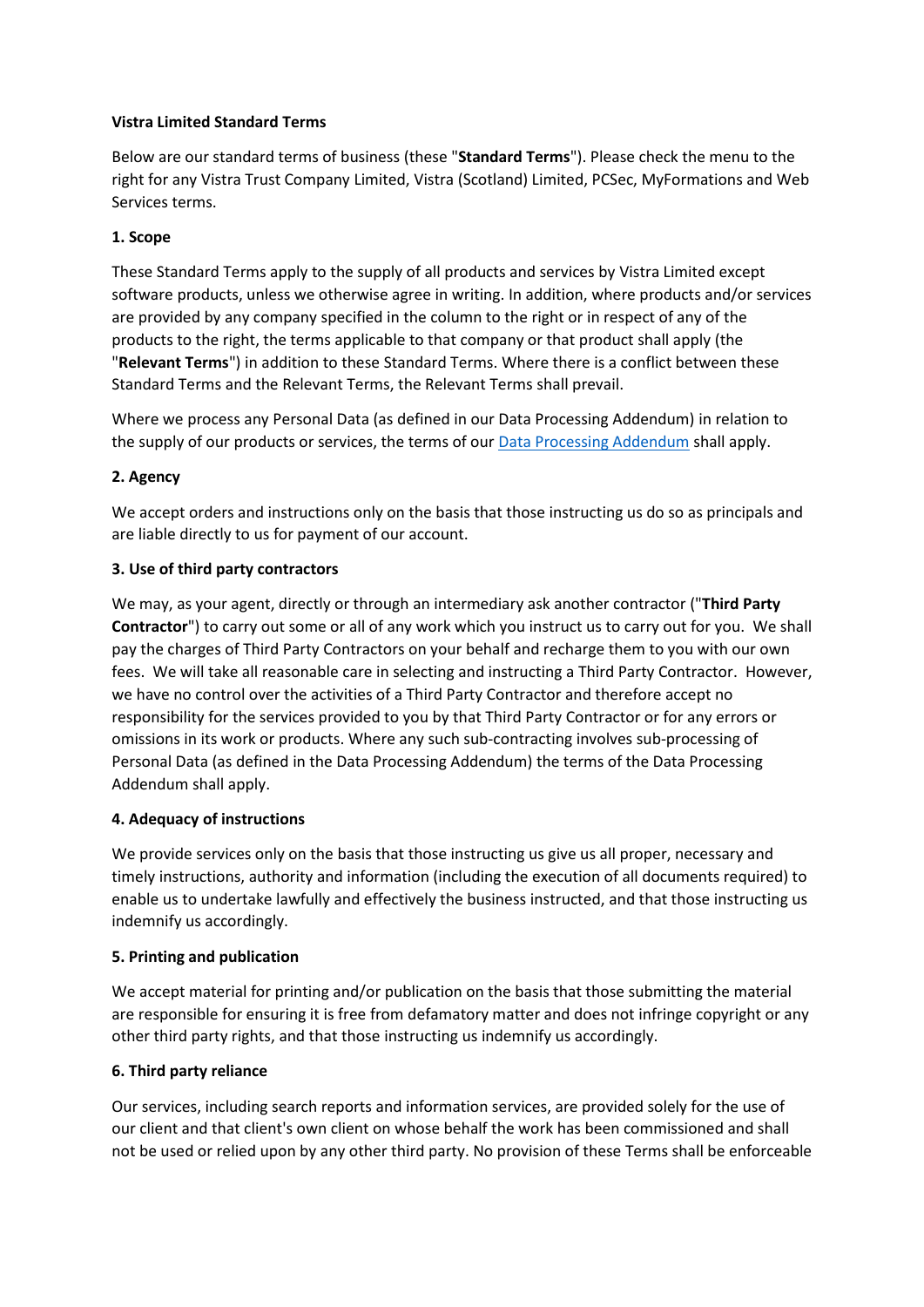by any person who is not a client and thus a Party pursuant to the Contracts (Rights of Third Parties) Act 1999.

# **7. Delivery of products and services**

Products are delivered using first class post, fax or email (as appropriate), unless otherwise stated. Where you request an alternative method of delivery, you must meet those costs. Services are provided using reasonable skill and care.

The description and price of goods and services and delivery details will be provided in the confirmation of order and/or invoice despatched with the product or service.

# **8. Payment**

We may require cash payment in advance before providing any goods or services. Where we have agreed credit terms for you our invoices are due for payment 30 days from their date. We reserve the right to charge for costs and expenses incurred in recovering late payments, and to charge interest at the rate then in force pursuant to the Late Payment of Commercial Debts (Interest) Act 1998 as at the due date.

# **9. Search and other reports**

We accept no responsibility for the accuracy of any part of any search or other reports where it is apparent that it is not derived from information in a public register, or for any inaccuracy, omission or other error in any public register upon which our search or report is based.

# **10. Non-completion of services**

Where you instruct us to undertake any service, you will be responsible for our costs in providing that service whether or not it proceeds to its conclusion.

# **11. Consumers**

Our products and services are not intended for sale to or use by a consumer as defined under the Consumer Contracts (Information, Cancellation and Additional Charges) Regulations 2013. You undertake that you are not a consumer as so defined.

# **12. Liability**

Except in respect of claims for death or personal injury resulting from negligence or as otherwise prohibited by law, our liability for loss or damage in contract, tort (including negligence or breach of statutory duty), misrepresentation, restitution or otherwise, arising in connection with the performance or contemplated performance of our services under these Standard Terms shall not exceed £5,000,000.

Save as precluded by law, we shall not be liable to you for any of the following: any indirect loss or damage; consequential loss or damage; costs, expenses or other claims for consequential compensation whatsoever (howsoever caused); loss of profit; loss of business; depletion of goodwill; which arise out of or in connection with our services or these Standard Terms.

# **13. Data protection**

Each party acknowledges that it may be a Data Controller and a Data Processor in respect of the same Personal Data, depending on the purposes for which it is processed. [The Data Processing](https://businessportal.vistra.com/documents/793163/0/Vistra+Data+Processing+Addendum/3b9a9eb0-ad76-6313-51e0-9e3fa7b702eb)  [Addendum](https://businessportal.vistra.com/documents/793163/0/Vistra+Data+Processing+Addendum/3b9a9eb0-ad76-6313-51e0-9e3fa7b702eb) shall set out where we are acting as a Data Processor and defined terms from that Data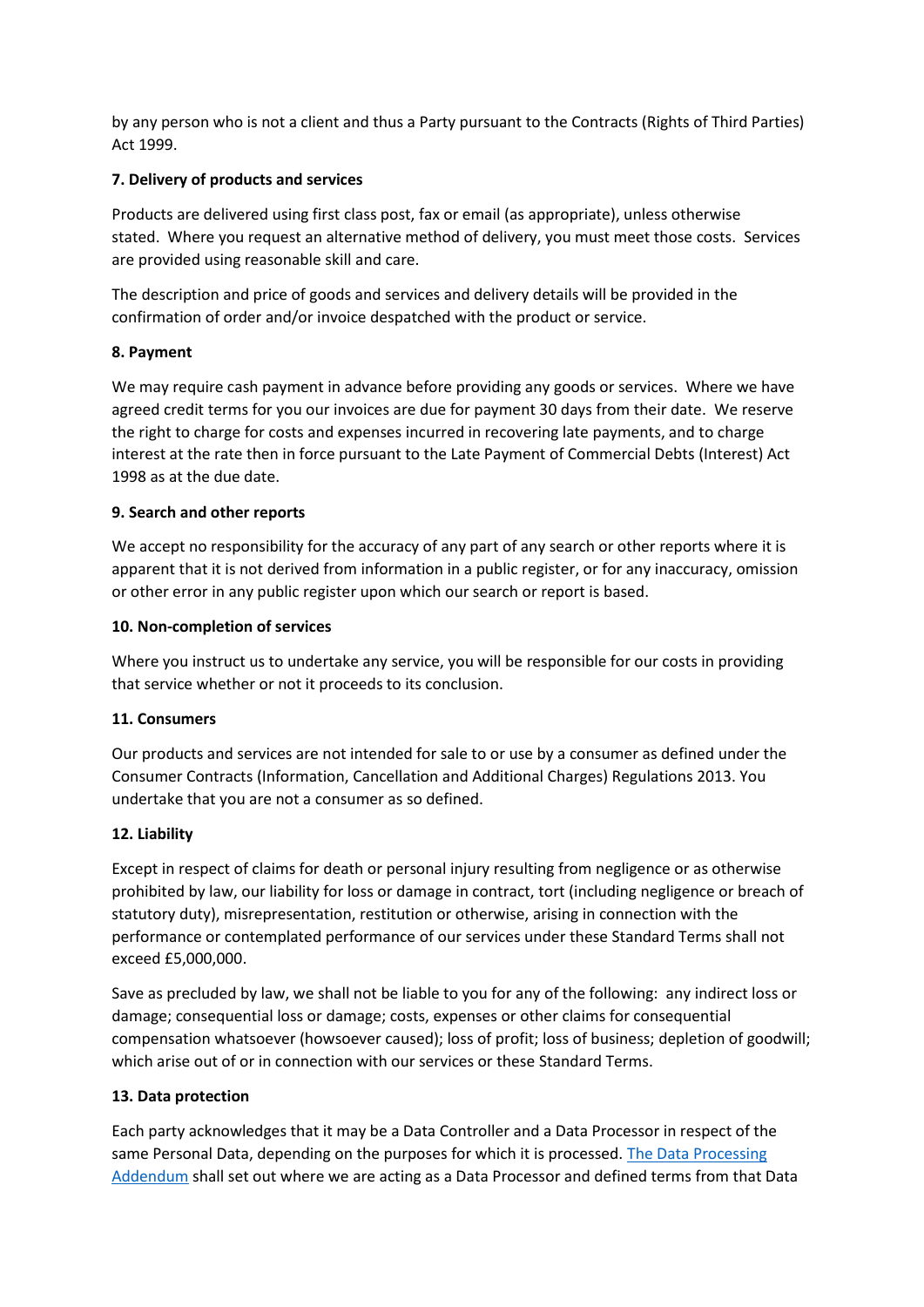Processing Addendum used in this Clause 13 will have the meaning set out in the Data Processing Addendum.

Where both parties are acting as Data Controller with respect to the Personal Data, both parties agree that the Personal Data transferred by one party (the "**Transferor**") to the other party (the "**Recipient**") will be transferred in accordance with Data Protection Legislation (as defined in the Data Processing Addendum), including:

- (a) by ensuring that all fair processing notices have been given to (and, as applicable, consents obtained from) the Data Subjects of that Personal Data to allow each party to use the Personal Data in the manner envisaged by these Standard Terms;
- (b) the Transferor is not subject to any prohibition or restriction which would prevent or restrict it from disclosing or transferring the Personal Data to the Recipient (or other parties, as applicable) in the manner contemplated by these Standard Terms; and
- (c) the Personal Data is accurate and up-to-date at the date it is shared under these Standard Terms.

# Both parties further agree:

- (a) to implement and maintain throughout the term of these Standard Terms all appropriate technical and organisational measures against unauthorised, unlawful or unintended processing, use of, access to, or theft of the Personal Data and against loss or destruction of or damage to, the Personal Data (and such measures will, as a minimum, meet the requirements of Data Protection Legislation); and
- (b) to ensure that access to Personal Data held by it is limited to: (i) those individuals who need access to the Personal Data; (ii) such part or parts of the Personal Data as is necessary for the performance of those individuals' authorised duties; and (iii) those individuals who have received appropriate training to process the Personal Data in accordance with these Standard Terms.

### **14. Due diligence**

In certain circumstances we are required by law to collect evidence of identity from our clients. If you fail to supply any due diligence which we request we will be unable to provide services to you. We may also verify your identity using electronic systems.

# **15. Taxation**

You warrant that you will not utilise any of the services to evade paying true tax liabilities.

### **16. Customer services**

If you are unhappy with any aspect of our service, please contact the Head of Marketing at First Floor, Templeback, 10 Temple Back, Bristol, BS1 6FL. Any complaints will be dealt with sympathetically and we will work with you to reach a satisfactory conclusion.

### **17. Changes to Standard Terms**

We reserve the right to make changes to these Standard Terms from time to time.

### **18. Jurisdiction**